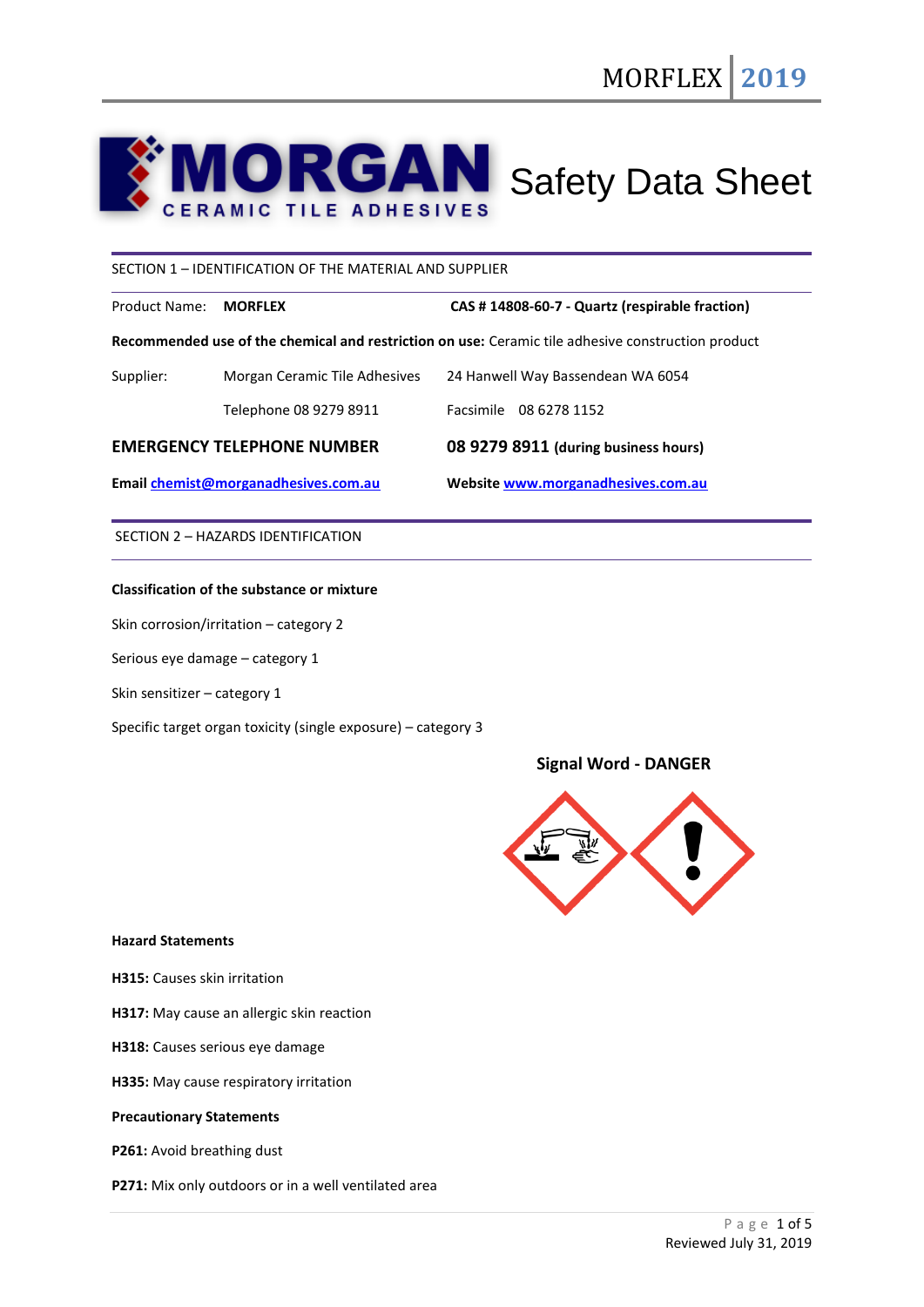**P280:** Wear protective gloves/protective clothing/eye protection/face protection

**P302+P352: IF ON SKIN**: Wash with plenty of soap and water

**P304+P340: IF INHALED:** Remove victim to fresh air and keep at rest in a position comfortable for breathing

**P305+P351+P338: IF IN EYES:** Rinse cautiously with water for several minutes. Remove contact lenses if present and easy to do. Continue rinsing

**P310:** Immediately call a POISON CENTRE or doctor/physician

**P312:** Call a POISON CENTRE or doctor/physician if you feel unwell

**P333+P313:** If skin irritation or rash occurs: Get medical attention

**P362:** Take off contaminated clothing and wash before reuse

**P403+P223:** Store in a well ventilated place. Keep container tightly closed

**P405:** Store locked up

**P501:** Dispose of contents/container in accordance with local regulations

#### **HAZARDOUS CHEMICAL. NON DANGEROUS GOODS. NOT A SCHEDULED POISON**

#### SECTION 3 – COMPOSITION/INFORMATION ON INGREDIENTS

| Chemical                            | Cas#       | %w/w      |
|-------------------------------------|------------|-----------|
| <b>Quartz (respirable fraction)</b> | 14808-60-7 | < 10      |
| <b>Cement</b>                       | 65997-15-1 | $10 - 30$ |
| <b>NON HAZARDOUS Chemicals</b>      |            | to 100    |
|                                     |            |           |

SECTION 4 – FIRST AID MEASURES

Ingestion: Do not induce vomiting. Rinse the mouth with water. Give fruit juice or water to drink. Seek immediate medical assistance.

Eye Contact: Hold the eyelids open and irrigate the eyes with copious amounts of water for at least fifteen minutes. Seek immediate medical assistance.

Skin Contact: Remove the contaminated clothing. Rinse the exposed areas thoroughly with water. Clean the contaminated clothing before re-using.

Inhaled: Move the person to a source of fresh air. Seek medical advice if symptoms such as coughing persist.

SECTION 5 – FIRE FIGHTING MEASURES

### **HAZCHEM CODE: NONE ALLOCATED**

This product is not combustible. Decomposition of this product will result in the generation of toxic oxides of carbon. Flames on or in the vicinity of this product can be extinguished using conventional fire fighting agents and procedures.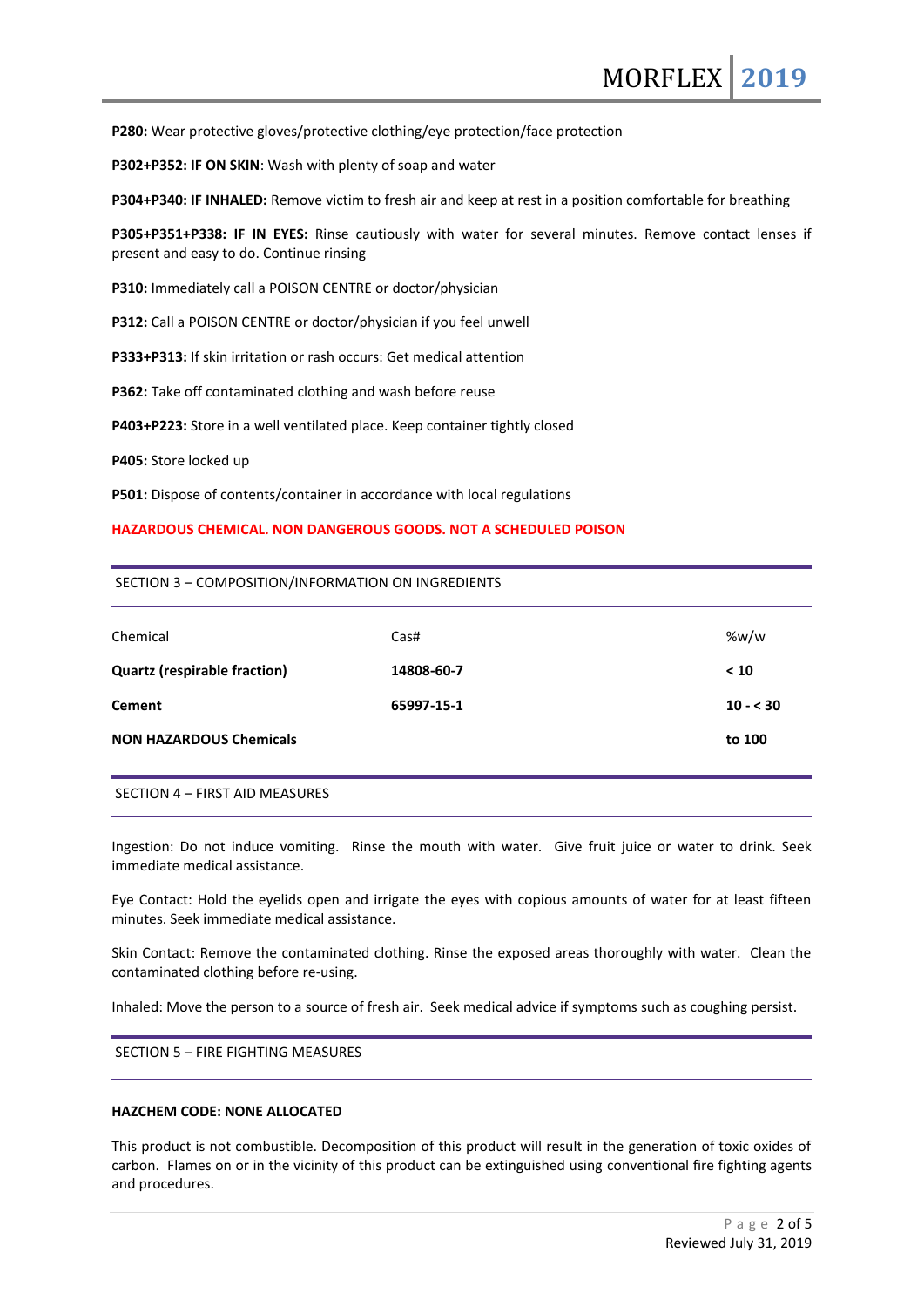### SECTION 6 – ACCIDENTAL RELEASE MEASURES

Avoid dust formation. For large spills, wear PVC gloves, dust goggles, overalls and a disposable Class P1 respirator (AS1715-1991). Do not allow the product to enter drains or surface water. Remove dry using conventional tools.

### SECTION 7 – HANDLING AND STORAGE

Store cool and dry. During storage and transport keep the product away from water based products and corrosive substances.

#### SECTION 8 – EXPOSURE CONTROLS/PERSONAL PROTECTION

Exposure Standards: An exposure standard for this product has not been allocated. The use of this product can lead to the generation of respirable dust. Morgan therefore advises that the time weighted average (TWA) airborne concentration of the product should not exceed 0.1mg per cubic metre of contaminated air.

Engineering Controls: Morgan advises that the product should be carefully mixed into the recommended volume of water in a large bucket and in a well ventilated area so as to minimise the tiler's exposure to respirable dust.

Personal Protective Equipment: Always handle and use this product with common sense and good industrial hygiene practices. Tilers should avoid all unnecessary skin contact with this product. Chronic health effects can be avoided by the use of a barrier cream.

#### SECTION 9 – PHYSICAL AND CHEMICAL PROPERTIES

| Appearance:           | White powder          | Solubility:              | Slightly soluble |
|-----------------------|-----------------------|--------------------------|------------------|
| Odour:                | Similar to cement     | Specific gravity:        | >1               |
| Vapour Pressure:      | Not relevant          | Vapour Density:          | Not relevant     |
| <b>Melting Point:</b> | >1200 degrees Celsius | <b>Boiling Point:</b>    | Not available    |
| Flammability:         | Not combustible       | <b>Explosion Limits:</b> | Not relevant     |
| pH:                   | 12 (1% solution)      | Ignition Temperature:    | Not relevant     |
|                       |                       |                          |                  |

#### SECTION 10 – STABILITY AND REACTIVITY

| Chemical stability:               | Stable when stored in a dry and cool environment. |
|-----------------------------------|---------------------------------------------------|
| Conditions to avoid:              | Moist and warm storage environment.               |
| Incompatible materials:           | Avoid exposing product to acids.                  |
| Hazardous decomposition products: | Product will release oxides of carbon.            |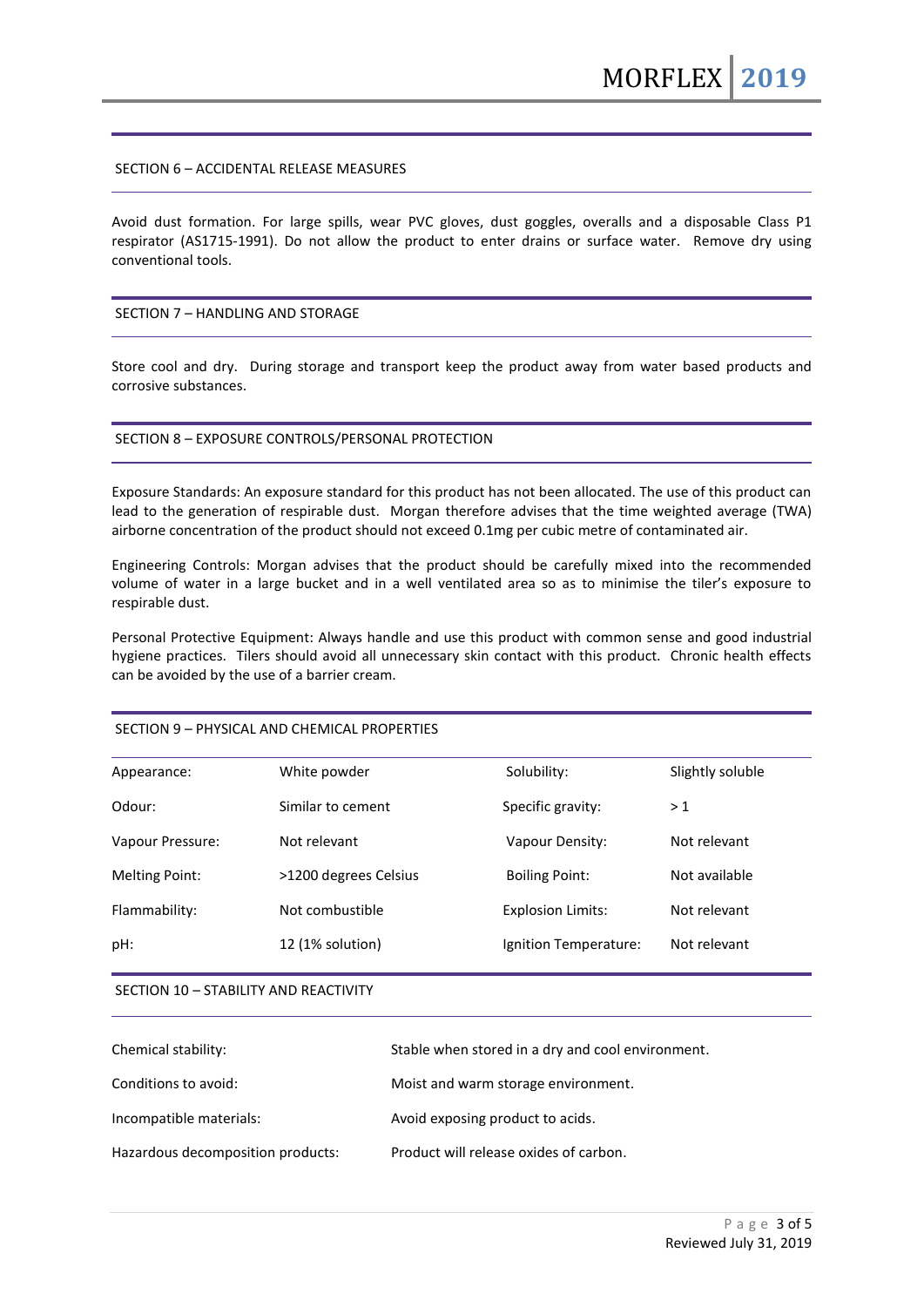Hazardous reactions: Product will react with acids.

#### SECTION 11- TOXICOLOGICAL INFORMATION

Adverse health effects due to the use of this product are not expected if the product is handled in accordance with this Safety Data Sheet and the products label. Symptoms that may arise if the product is mishandled are:

Ingestion: This product may cause mild burns to the mouth, throat and digestive tract.

Eye contact: This product may cause an inflammation of the eye.

Skin contact: This product may dry out the skin and cause mild alkali burns.

Inhaled: This product may cause an inflammation of the respiratory system.

Chronic health effects: In most individuals this product will cause a mild inflammation of the skin or dermatitis.

## SECTION 12 – ECOLOGICAL INFORMATION

This product can cause a pH shock to aquatic environments. Ensure appropriate measures are taken to prevent this product from entering the environment.

# SECTION 13 – DISPOSAL CONSIDERATIONS

This product can be treated as a common waste and can be cleaned up with a broom and shovel. Spills should be repacked into plastic lined buckets or into sealable plastic buckets. Before disposing please consult the chemical disposal regulations of the relevant Commonwealth, State, Territory or local government departments.

## SECTION 14 – TRANSPORT INFORMATION

# **NOT CLASSIFIED AS A DANGEROUS GOOD BY THE CRITERIA OF THE ADG CODE**

| <b>UN Number:</b>                      | None allocated                                                                                                      | Hazchem Code:    | None allocated |  |
|----------------------------------------|---------------------------------------------------------------------------------------------------------------------|------------------|----------------|--|
| <b>Correct Shipping Name:</b>          | None allocated                                                                                                      | Packaging Group: | None allocated |  |
| Dangerous Goods Class: None allocated  |                                                                                                                     |                  |                |  |
| SECTION 15 - REGULATORY INFORMATION    |                                                                                                                     |                  |                |  |
| المقاربان والمتعارض والمتحددة والمراكب | والرميانيم المواله ويرادي بالمرباح ويروز وإطلاحه المطموم المروروم والغمام ومواريم واسترير والرام وامور ومرموا ومرار |                  |                |  |

Poisons Schedule: A poisons schedule number has not been allocated to this product using the criteria in the standard for the Uniform Scheduling of Drugs and Poisons (SUSDP).

AICS: The ingredients of this product are listed on the Australian Inventory of Chemical Substances (AICS).